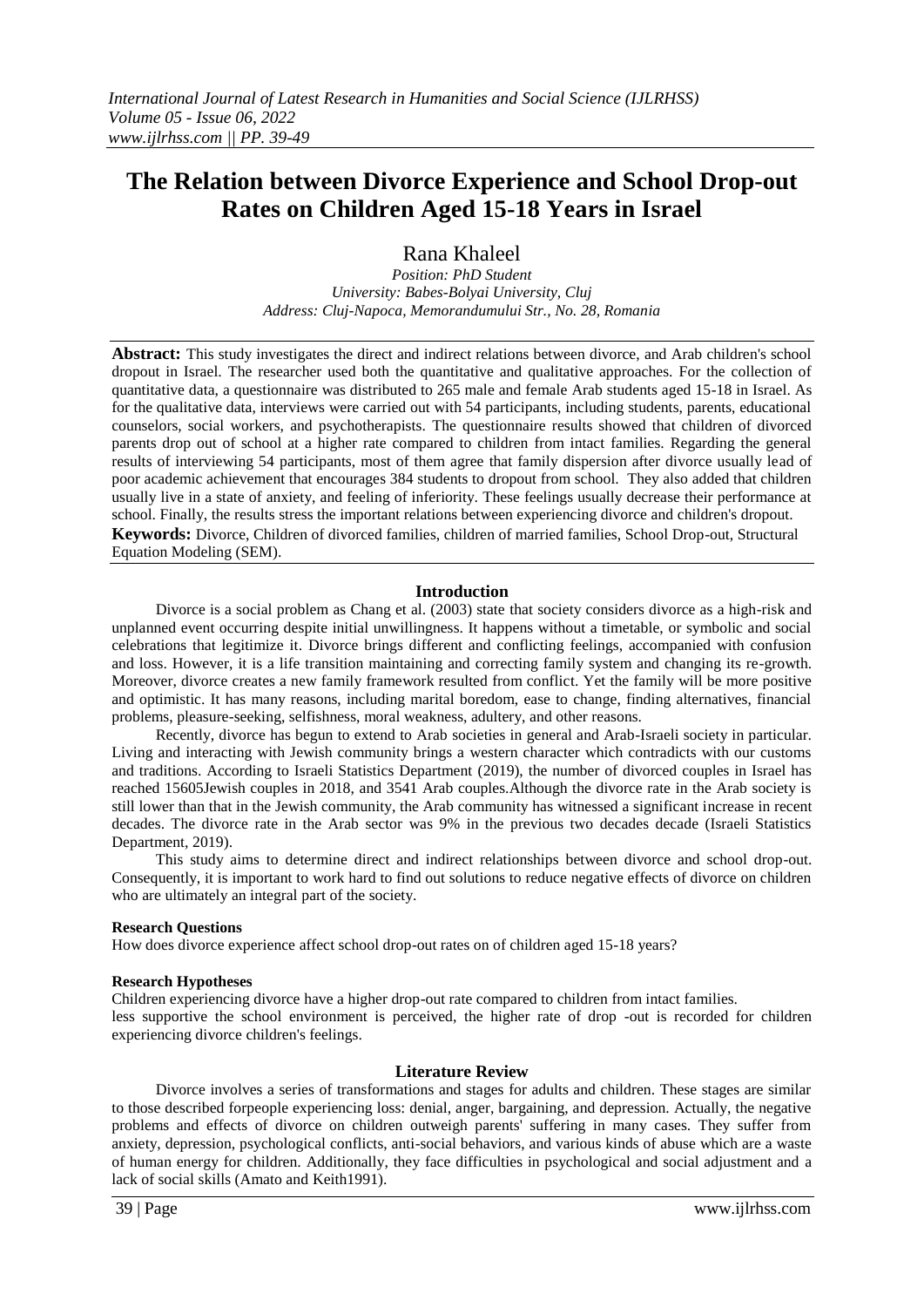### **School Drop-out**

The academic dropout is defined as the student's attitude to leave the school before completing the prescribed period of the educational stage or their non-enrollment in the educational institution for personal or objective reasons related to the student or his/her environment. School dropout is a serious problem in many places around the world, however, before the appearance of dropout from school, students show certain and specific signs of school dropout. This hidden dropout represents an initial stage of the actual dropout (Wai-ming et al, 2012).

Students' failure and non-completing their education are among the dangerous phenomena that are widespread in various societies, as they affect the child negatively and hinder society's growth and development in various fields of life(Greenway, 2017).

It is the students' dropping out of school, whether during the school year or at the end of the school year (Harrison, 2010).

In 1992, UNICEF defined school dropout phenomenon as: "Students not completing the educational stage at school at the age required for him/her, or leaving without successfully completing the school stage, whether by their desire or as a result of other factors." UNICEF also considers that lack of continuity being persistent for a year or more is a definition of school dropout" (Al-Harahisha, 2016).

#### **Reasons for School Drop-out**

Children usually drop-out from school due to diverse reasons. For example, school failure may drive some children to drop-out from their schools. According to Anne E. Casey Foundation, fourth grade children who do not read easily are four times more likely to drop out of high school than their peers. Because reading is a basic requirement in the later educational levels, the child will not be able to continue in school while facing reading problems (Askar, 2009). Also, pregnancy is another reason that encourages girls for leaving school. According to statistics, only about 53% of teenage mothers receive education. This is because teenage mothers do not have support and motivation, and there are no services for children. In addition to that, a mother needs money to raise her child, and this can be difficult if the financial situation is not good, so the girl is forced to drop out of school (Al-Harahsheh, 2016). In addition, financial problems are a strong reason for leaving school. They are among the main causes of school dropout. According to the National Center for Education Statistics, students belonging to a family with low salary have the highest dropout rate of 9.4%. This is because the family compels its members to have a priority to support them, in spite of the desire of the leaker and his family to learn, but these difficult conditions do not give an option to let the children continue their education instead of working (Gottman and Parkhurst, 2014). Furthermore, Adolescent addiction is a real problem for school dropout. Although the rate reached its lowest level in 2017, addiction rates in secondary schools are still high, and the National and Health Center notes that about 58.6% of adolescents are addicted. These adolescents start addiction and leave their schools; they do not go to school classes (Abu Saad, 2010). Furthermore, Special needs can be a convincing reason for school drop-out. Students with physical or mental special needs face difficult times at school. According to a study conducted in 2015, only 62% of students with special needs graduate. Because of their sense of helplessness, it is difficult for them to go to school. In addition, lack of parental Support is one of the most major problems that lead to high rates of school drop-out, especially among high school students. Parents play an important role when it comes to their children's education. High-school dropouts have parents who have neither interest nor incentive for their academic success. If a parent does not encourage his child to stay in school, does not show interest in educational classes and teachers, does not communicate with the administration, does not pay attention to homework, and does not prioritize education of his high-shool child, the child may decide to leave school (Al-Harahsheh, 2016). The last reason for school deop-out is boredom and indifference. Many students leave their high school and university due to indifference or boredom. High school students often say that the educational system presents the academic content using very boring methods. Other alternatives for school seems to be more enjoyable, such as obtaining a prestigious job or profession. Thus, boredom from school is a real problem that everyone must address like students, parents, and school faculty, so better educational methods must be developed to help guide the relationship between students and teachers (Abu Saad, 2010).

### **The Phenomenon of Drop-out from Arab Schools in Israel**

Statistics on the dropout rate in Israeli primary schools indicate that the dropout rate is 0.60% in 2010- 2011 academic year (Wai-ming et al, 2012) compared with 0.51%in 2005-2006 academic year (Tromer et al, 2007). This means that the dropout rate is not fixed and is not controlled by a specific system. In pre-primary schools, the results issued by the Central Bureau of Statistics in Israel indicate that the dropout rate is declining; in the academic year 2012-2013 since 1.8% of students dropped out from the education system compared to 2.5% in 2005-2006 academic year, knowing that statistics do not include East Jerusalem schools (Tromer et al,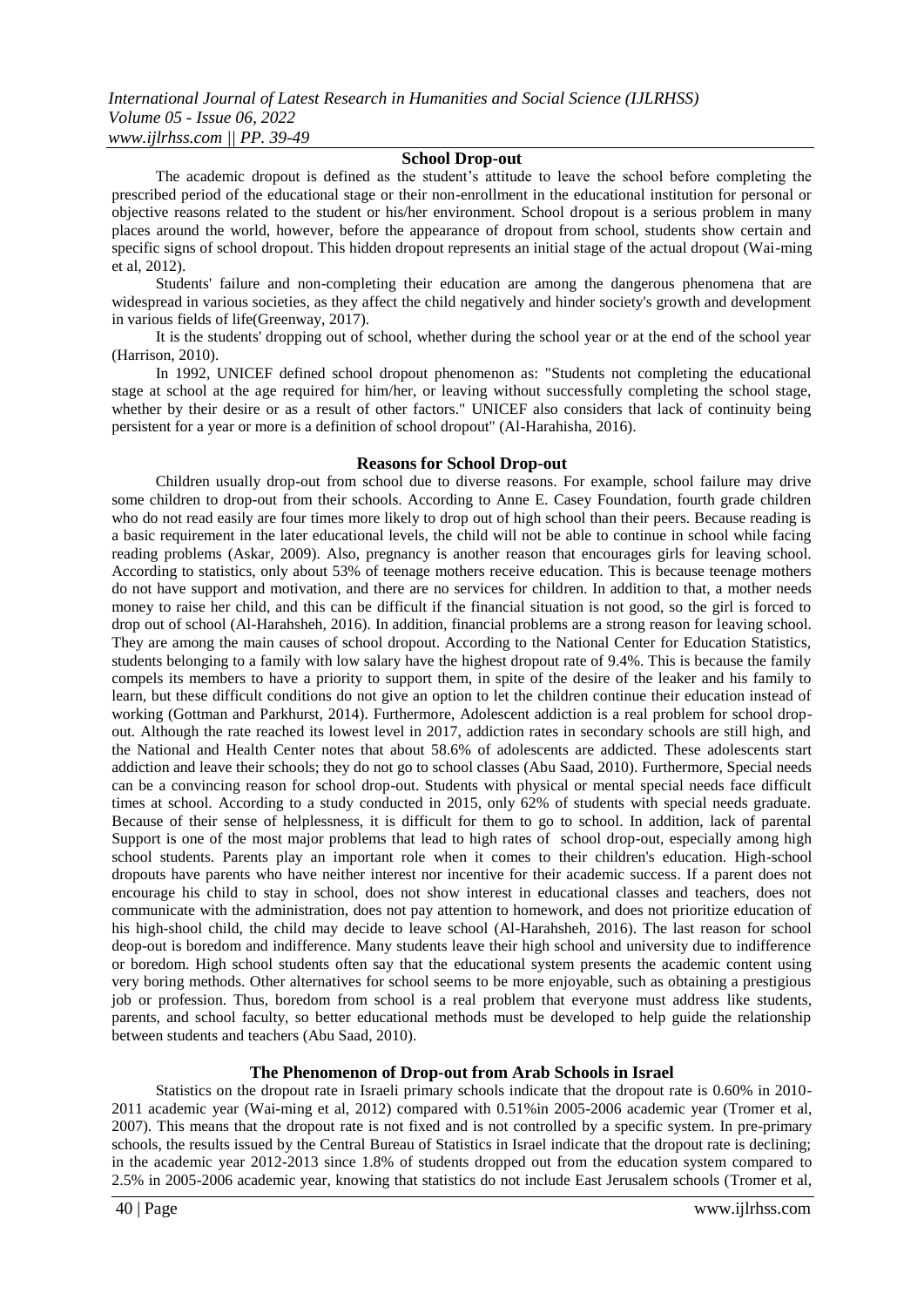## *www.ijlrhss.com || PP. 39-49*

2007 and (Wai-ming et al, 2012). Statistics show that the dropout rate for students in the Arab sector is higher than that for Jewish students in Jewish public schools.

The dropout rate in the Arab sector is disturbing, and this phenomenon has many dimensions and negative projections for students themselves in particular and for the family and society in general. The researcher believes that it is the school's responsibility to take steps to reduce the exacerbation of this phenomenon of apparent and hidden leakage among students and try to find out the reasons for this phenomenon (Harrison, 2010).

As for the school dropout rate among youth, the percentage of youth aged 14-17 years in Israel who did not study in 2010 was 7.4%, while the dropout rate among all school children in Israel in 2012 was 2.2%. The prevailing method for measuring the apparent dropout in the education system in Israel depends on comparing the number of students studying at the beginning of a school year with the number of students who complete their studies in the next school year (Weininger, 2015).

Statistics indicate that 20% of Arab students have dropped out of school before the end of eighth grade, while 12% leave school at the end of tenth grade which is the upper limit of compulsory education. In addition, about 50% of Arab students do not complete their education at the secondary level. In the mid-eighties, data indicated that the number of Arab high-school graduates who passed entrance examinations for institutes and universities was less than the number of Jewish high-school graduates by 30%. In the year 1993-1994, the percentage of Arabs of age group (14-17) enrolled in schools was 66.4% compared to 94.4% of Jews of the same age group (Greenway, 2017).

The rate of school dropout among Arabs in Negev is the highest in the country, reaching 24% in 2016. The percentage of students obtaining high school certificates for the total population in Israel was 62%, and that for Arabs was 48%. The achievement rate in Arab education in Negev came in the last place, being only 31%. We should pay attention to a serious hidden fact with regard to internal distinctions in the Arab society itself:

According to the official distribution, as set by the Ministry of Education, we see that the rate of school dropout is higher in the Bedouin community, reaching 36.2%, compared with 15.5% in the Druze community and 19.7% in the Arab sector (Christians and Muslims). On the other hand, the general dropout rate in the Jewish sector is generally 13.4%.

### **The Effects of Divorce on School Drop-out**

A child from divorced parents loses his/her supervision and follow-up which may open the door to delinquency and school failure (Annetts et al., 2009).

Frieman (1997) mentioned that children of divorced parents are more predisposed to have problems at schools. They are not usually motivated to go to school which leads them to drop out because they do not want to learn. Song et al. (2012) also highlighted that divorce greatly contributes to the emergence of deviant behaviors among children within the school which leads them to drop out. Rahal (2013) added that among the negative educational outcomes is an increase in school dropout rates among children of divorced parents. Astone and McLanahan (1994) commented that students from divorced parents are more likely to leave school.

Divorce is reflected in children dropping out of school and deviated in behavior. In addition, the negative impacts of divorce on children are poor self-confidence and intellectual development, imbalance in group participation, and deprivation of proper social upbringing (Ahrons, 2007). School dropout and lower academic achievement with family breakdown resulting from divorce are correlated (Spence, 2012). Crowder and Teachaman (2004) indicated that after divorce, children suffer from many problems related to moving from house to house and from school to school. This can lead to their drop out of education.

Eneji et al. (2013) reported that children of divorced parents are more likely to drop out in high school and college than children of married parents. Children of divorced parents also have more learning problems, such as anxiety, depression, deviant behavior, and dependence. Moreover, children face social problems and difficult relationships, as they are isolated and find it difficult to deal with their schoolmates, suffering from personality disorders and a feeling of inferiority. All of these issues encourage the child to drop out of school (Mau and Bikos, 2000, Eneji et al., 2013).

### **Research Approach**

## **Research Methodology**

The researcher made use of the inductive approach in the development of the hypotheses. By gathering information, the researcher started to understand the idea of the studied phenomenon (Saunders et al., 2012). In this view, business specialists ensured that hypotheses were identified because of observational research and not the other way around. As such, the researchers began from exact evidence to create hypothetical explorations (Eriksson and Kovalainen, 2008). In our research, the inductive approach is used to develop research hypotheses.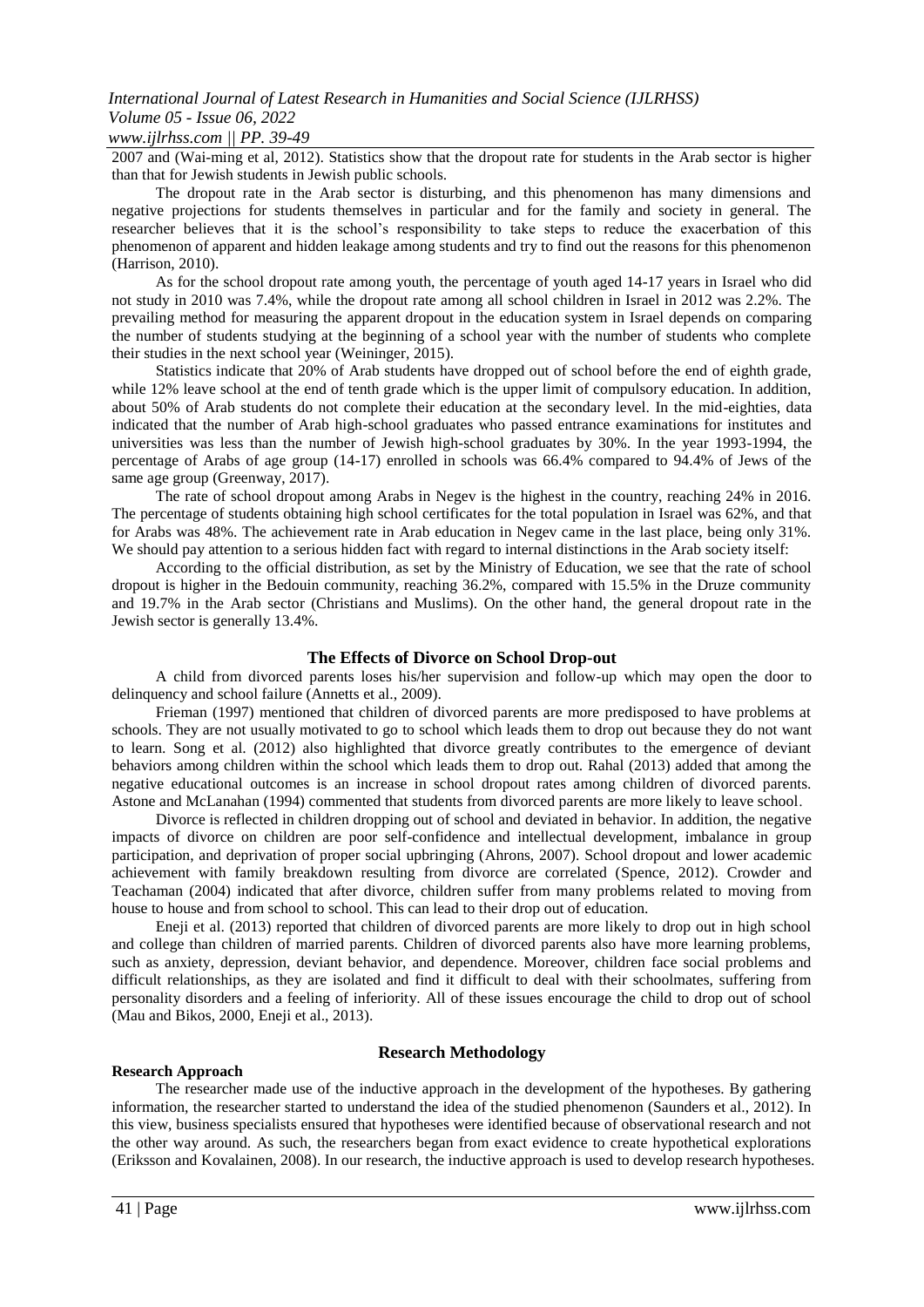## **The Use of Survey Method**

This study aims at investigating direct and indirect associations between experiencing divorce and school dropout. The survey method was more suitable in the collection and analysis of data in the quantitative approach because the number of questionnaires is 265. This number is high and is difficult to be analyzed qualitatively. Moreover, the collected data could be used to propose an understanding of the relationships among the research variables.

#### **The Use of Interview Method**

Beside survey method used in this study, the researcher also employed qualitative research methodology since it is distinguished by its ability to present complex textual descriptions regarding the ways in which individuals experience a specific issue, introducing a detailed background about the human side of this issue. Individual biographical studies are a valuable means in highlighting life conditions in changing societies and can explore transmission of experiences and problems when moving from one social situation to another one (Chamberlayne, Rustin and Wengraf, 2002)

#### **Participants**

#### **Participants in Questionnaire**

In this study, Sample characteristics included three major items: age, gender, and religion. Age variable is critical in this study since all participants' age should rage from 15 to 18 years. Gender is also an important variable to explore which gender is affected more from parent's divorce. Religion is the last variable examined to determine its role in limited the negative effects of divorce on school drop-out/achievement. Table 2 indicates the result analysis of demographic variables. The researcher also listed the percentage and frequency of each variable for children whose parents are married and children whose parents are divorced according to the categories of the survey.

|           | Table 1: Characteristics of Respondents ( $N = 218$ ) |             |                          |                              |                          |  |  |
|-----------|-------------------------------------------------------|-------------|--------------------------|------------------------------|--------------------------|--|--|
|           |                                                       |             | Married                  | Divorced parents             |                          |  |  |
| Variables | Valid                                                 |             | parents                  |                              | Total                    |  |  |
|           | 15                                                    | Frequencies | 29                       | 25                           | 54                       |  |  |
|           |                                                       | Percentage  | 25.7                     | 23.8                         | 24.8                     |  |  |
|           | 16                                                    | Frequencies | 38                       | 12                           | 50                       |  |  |
| Age       |                                                       | Percentage  | 33.6                     | 11.4                         | 22.9                     |  |  |
|           | 17                                                    | Frequencies | 22                       | 28                           | 50                       |  |  |
|           |                                                       | Percentage  | 19.5                     | 26.7                         | 22.9                     |  |  |
|           | 18                                                    | Frequencies | 24                       | 40                           | 64                       |  |  |
|           |                                                       | Percentage  | 21.2                     | 38.1                         | 29.4                     |  |  |
|           |                                                       | Frequencies | 113                      | 105                          | 218                      |  |  |
| Total     |                                                       | Percentage  | 100                      | 100                          | 100                      |  |  |
|           |                                                       |             |                          |                              |                          |  |  |
|           | Male                                                  | Frequencies | 54                       | 38                           | 92                       |  |  |
| Gender    |                                                       | Percentage  | 47.8                     | 36.2                         | 42.2                     |  |  |
|           | Female                                                | Frequencies | 59                       | 67                           | 126                      |  |  |
|           |                                                       | Percentage  | 52.2                     | 63.8                         | 57.8                     |  |  |
|           |                                                       | Frequencies | 113                      | 105                          | 218                      |  |  |
| Total     |                                                       | Percentage  | 100                      | 100                          | 100                      |  |  |
|           |                                                       |             |                          |                              |                          |  |  |
|           | Moslem                                                | Frequencies | 113                      | 105                          | 218                      |  |  |
|           |                                                       | Percentage  | 100                      | 100                          | 100                      |  |  |
|           | Christian                                             | Frequencies | $\overline{a}$           |                              |                          |  |  |
|           |                                                       | Percentage  |                          | $\qquad \qquad \blacksquare$ |                          |  |  |
| Religion  | Druze                                                 | Frequencies | $\overline{\phantom{0}}$ | $\overline{\phantom{a}}$     |                          |  |  |
|           |                                                       | Percentage  | $\frac{1}{2}$            | $\blacksquare$               | $\overline{\phantom{0}}$ |  |  |
|           | Other                                                 | Frequencies | $\overline{\phantom{0}}$ | $\blacksquare$               | $\overline{\phantom{0}}$ |  |  |
|           |                                                       | Percentage  | $\overline{\phantom{0}}$ | $\overline{a}$               | ÷.                       |  |  |
|           | No answer                                             | Frequencies | $\overline{\phantom{0}}$ | $\blacksquare$               |                          |  |  |
|           |                                                       | Percentage  |                          |                              |                          |  |  |
|           |                                                       | Frequencies | 113                      | 105                          | 218                      |  |  |

42 | Page www.ijlrhss.com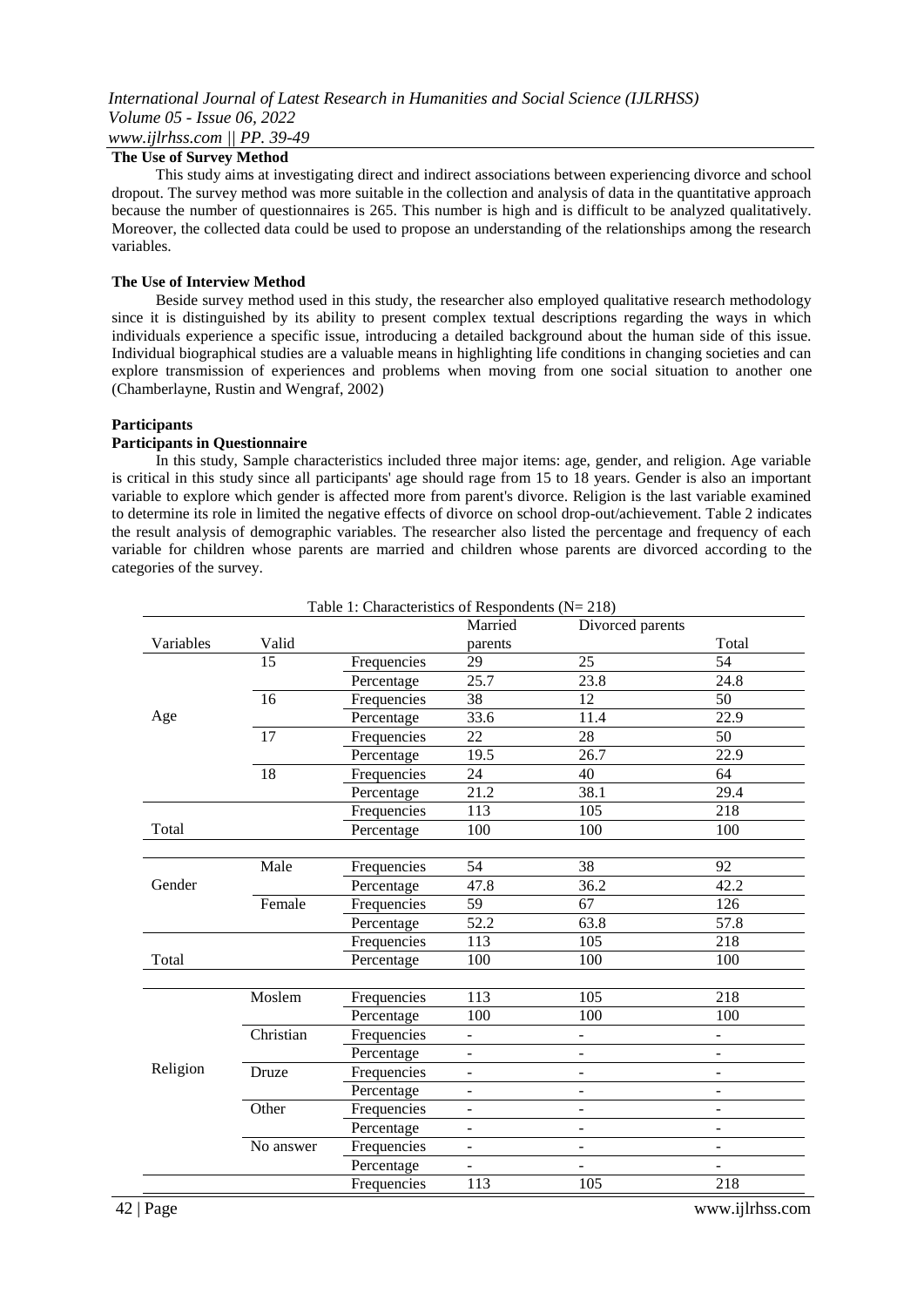*www.ijlrhss.com || PP. 39-49*

| otal                                             | 00 | !00 | 100 |  |
|--------------------------------------------------|----|-----|-----|--|
| $\sim$<br>Source:<br>generated by<br>the author. |    |     |     |  |

The sample was about equally divided according to the age, but one third of the children with married parents belonged to the 16-age group while for divorced parents the age 18 was most frequent. Girls were more present both in the married parent's group (52.2%) and divorced parents' group (63.8%). Actually, there are almost two times more girls coming from the divorced families than boys (36.2%). All respondents (with married and divorced parents) are Muslim. None of the respondents is Christian, Druze, or other religious groups.

#### **Interviews Participants**

Participants in the interviews vary between students coming from divorced parents, educational consultants, regular visit officers, psychologists, social workers, and divorced parents.

Regarding students' sample, the number of students participating is 14 students coming from divorced parents.14 students of divorced parents are included. Table 2 indicates detailed information about the students.

| Pseudony    | Ag | Gender | Religion | Year of | Number of siblings | Do you         |
|-------------|----|--------|----------|---------|--------------------|----------------|
| m           | e  |        |          | Divorce |                    | work?          |
| $1 - Apo$   | 18 | Male   | Muslim   | 2010    | $\overline{4}$     | Yes            |
| 2- Anna     | 18 | Female | Muslim   | 2014    | 4                  | Yes            |
| $3 - Ashi$  | 18 | Female | Muslim   | 2009    | $\overline{2}$     | N <sub>o</sub> |
| 4- Joney    | 15 | Male   | Muslim   | 2015    | $\overline{4}$     | N <sub>o</sub> |
| 5- Mohi     | 15 | Male   | Muslim   | 2014    | $\overline{2}$     | Yes            |
| 6- Asmaa    | 15 | Female | Muslim   | 2016    | $\overline{4}$     | N <sub>0</sub> |
| 7- Haem     | 18 | Male   | Muslim   | 2007    | 3                  | N <sub>o</sub> |
| 8- Goma     | 17 | Male   | Muslim   | 2013    | 3                  | Yes            |
| 9- Mahran   | 17 | Male   | Muslim   | 2017    | 5                  | N <sub>o</sub> |
| $10$ - Engy | 16 | Female | Muslim   | 2014    | $\overline{4}$     | N <sub>0</sub> |
| 11- Kamo    | 16 | Female | Muslim   | 2010    | $\overline{2}$     | N <sub>o</sub> |
| 12-Risho    | 18 | Female | Muslim   | 2012    | 5                  | Yes            |
| 13-Yado     | 17 | Male   | Muslim   | 2015    | 3                  | Yes            |
| 14-Lobna    | 16 | Female | Muslim   | 2009    |                    | N <sub>0</sub> |

Table 2: Detailed Information about the Students ( $N= 14$ )

Source: generated by the author.

Regarding the educational consultants' sample, the number of educational consultants participating is 4 consultants.14 educational consultants were included in this study. Table 3 indicates detailed information about the educational consultants.

|           |            |    |         | Table3: Detailed Information about the Educational Consultants ( $N=4$ ) |
|-----------|------------|----|---------|--------------------------------------------------------------------------|
| Pseudonym | Gender Age |    |         | Marital status Number of children                                        |
| 1- Amany  | Female     | 54 | Married |                                                                          |
| 2- Badr   | Male       | 47 | Married |                                                                          |
| 3- Moham  | Male       | 51 | Married |                                                                          |
| 4- Gemy   | Male       | 43 | Married |                                                                          |

Source: generated by the author.

As for the regular visit officers' sample, the number of those officers participating is 6 officers.6 persons participated during visit offices. Table 4 indicates detailed information about the regular visit officers.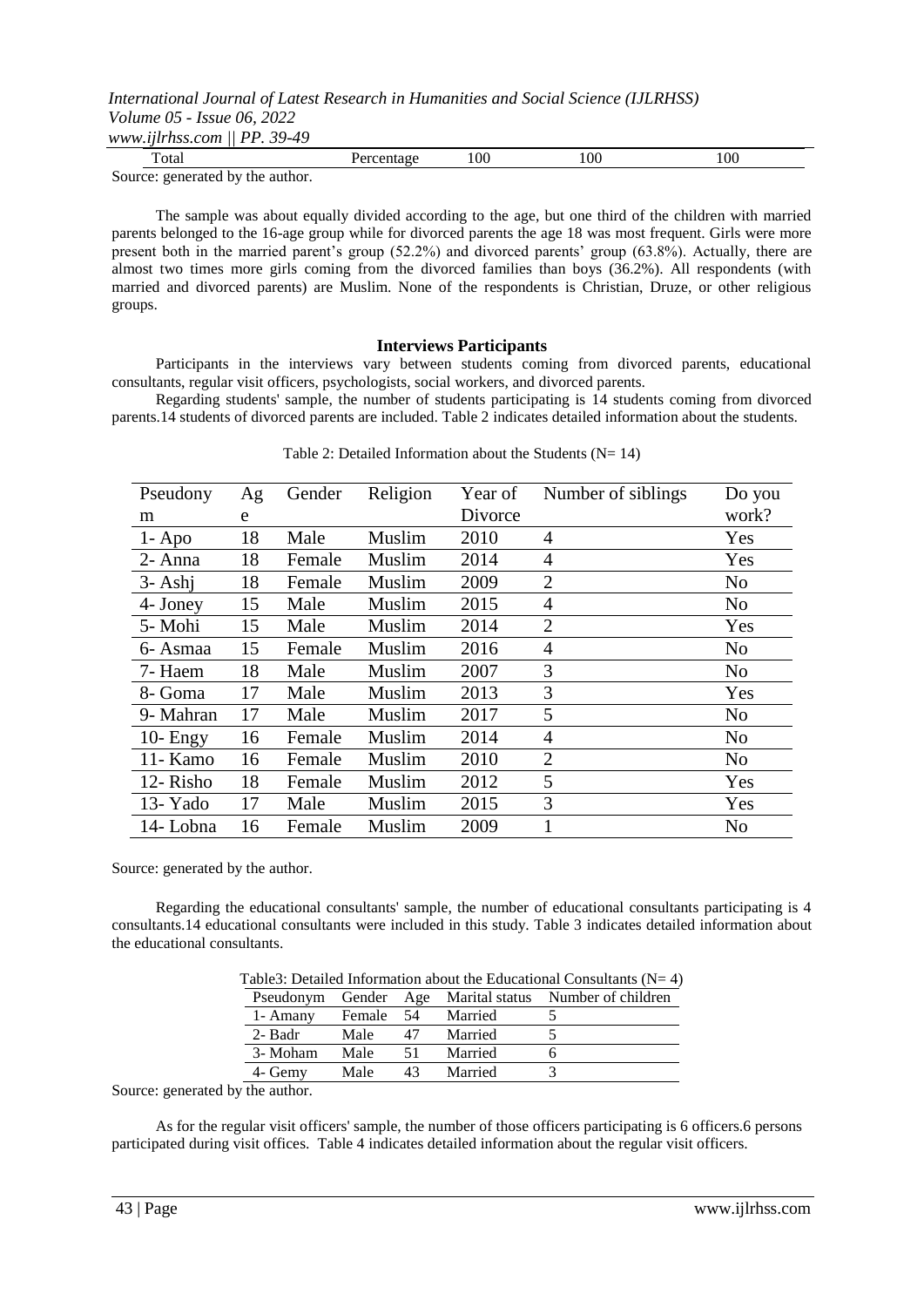*International Journal of Latest Research in Humanities and Social Science (IJLRHSS) Volume 05 - Issue 06, 2022 www.ijlrhss.com || PP. 39-49*

| Table 4: Detailed Information about the Regular Visit Officers( $N=6$ ) |        |     |          |                                   |  |  |
|-------------------------------------------------------------------------|--------|-----|----------|-----------------------------------|--|--|
| Pseudonym                                                               | Gender | Age |          | Marital status Number of children |  |  |
| 1- Basio                                                                | Male   | 35  | Married  |                                   |  |  |
| 2- Galila                                                               | Female | 50  | Married  |                                   |  |  |
| 3- Ahmed                                                                | Male   | 54  | Married  | 4                                 |  |  |
| 4- Simon                                                                | Female | 41  | Divorced | $\mathcal{D}_{\mathcal{A}}$       |  |  |
| 5-Lardo                                                                 | Male   | 39  | Married  | $\mathcal{D}$                     |  |  |
| 6- Gondy                                                                | Male   | 42  | Married  |                                   |  |  |
|                                                                         |        |     |          |                                   |  |  |

Source: generated by the author.

Regarding the psychologists' sample, the number of psychologists participating is 5 psychologists. 5 psychologists were included in this study. Table 5 indicates detailed information about the psychologists.

| Table 5: Detailed Information about the Psychologists ( $N = 5$ ) |        |     |          |                                   |  |
|-------------------------------------------------------------------|--------|-----|----------|-----------------------------------|--|
| Pseudonym                                                         | Gender | Age |          | Marital status Number of children |  |
| 1- Donia                                                          | Female | 49  | Married  |                                   |  |
| 2- Rachad                                                         | Male   | 38  | Married  |                                   |  |
| 3- Mounir                                                         | Male   | 29  | Single   | -                                 |  |
| 4- Zakia                                                          | Female | 37  | Divorced |                                   |  |
| 5- Randa                                                          | Female | -51 | Married  |                                   |  |

Source: generated by the author.

Regarding the social workers' sample, the number of social workers participating is 9 social workers. 6 social workers participated in this study. Table 6 indicates the detailed information about the social workers.

| Pseudonym | Gender | Age | Marital | Number of children |
|-----------|--------|-----|---------|--------------------|
|           |        |     | status  |                    |
| 1- Rateb  | Male   | 27  | Single  |                    |
| 2- Gamal  | Male   | 49  | Married | 5                  |
| 3- Amgad  | Male   | 33  | Married | $\mathfrak{D}$     |
| 4- Rania  | Female | 31  | Single  |                    |
| 5- Mohan  | Female | 52  | Married | 7                  |
| 6- Hania  | Female | 40  | Married | 5                  |
| 7- Radia  | Female | 35  | Married | 4                  |
| 8- Ahmor  | Male   | 41  | Married | 5                  |
| 9- Kamal  | Male   | 37  | Married | 4                  |
|           |        |     |         |                    |

Table 6: Detailed Information about the Social Workers (N=6)

Source: generated by the author.

Finally, regarding the parents sample, the number of parents participating is 16 parents. 16 parents were included in the study sample. Table 7 indicates detailed information about the parents.

| Table $\ell$ : Detailed Information about the Parents (N= 16) |        |          |         |           |     |  |
|---------------------------------------------------------------|--------|----------|---------|-----------|-----|--|
| Pseudonym                                                     | Gender | Year of  | Year of | Number of | Age |  |
|                                                               |        | marriage | Divorce | Children  |     |  |
| 1- Ahmed                                                      | Male   | 1980     | 2003    | 5         | 65  |  |
| 2- Maged                                                      | Male   | 1993     | 2010    |           | 53  |  |
| 3- Reda                                                       | Male   | 1990     | 2014    | 6         | 50  |  |
| 4- Moataz                                                     | Male   | 2001     | 20012   | 3         | 45  |  |
| 5- Ivona                                                      | Female | 1995     | 2006    |           | 47  |  |
| 6- Mamdouh                                                    | Male   | 1987     | 2009    | 7         | 63  |  |
| 7- Adel                                                       | Male   | 1993     | 2001    |           | 51  |  |
| 8- Gamila                                                     | Female | 1997     | 2016    | 3         | 49  |  |
| 9- Ismail                                                     | Male   | 1988     | 2010    | 6         | 58  |  |

| Table 7: Detailed Information about the Parents ( $N = 16$ ) |  |  |  |
|--------------------------------------------------------------|--|--|--|
|--------------------------------------------------------------|--|--|--|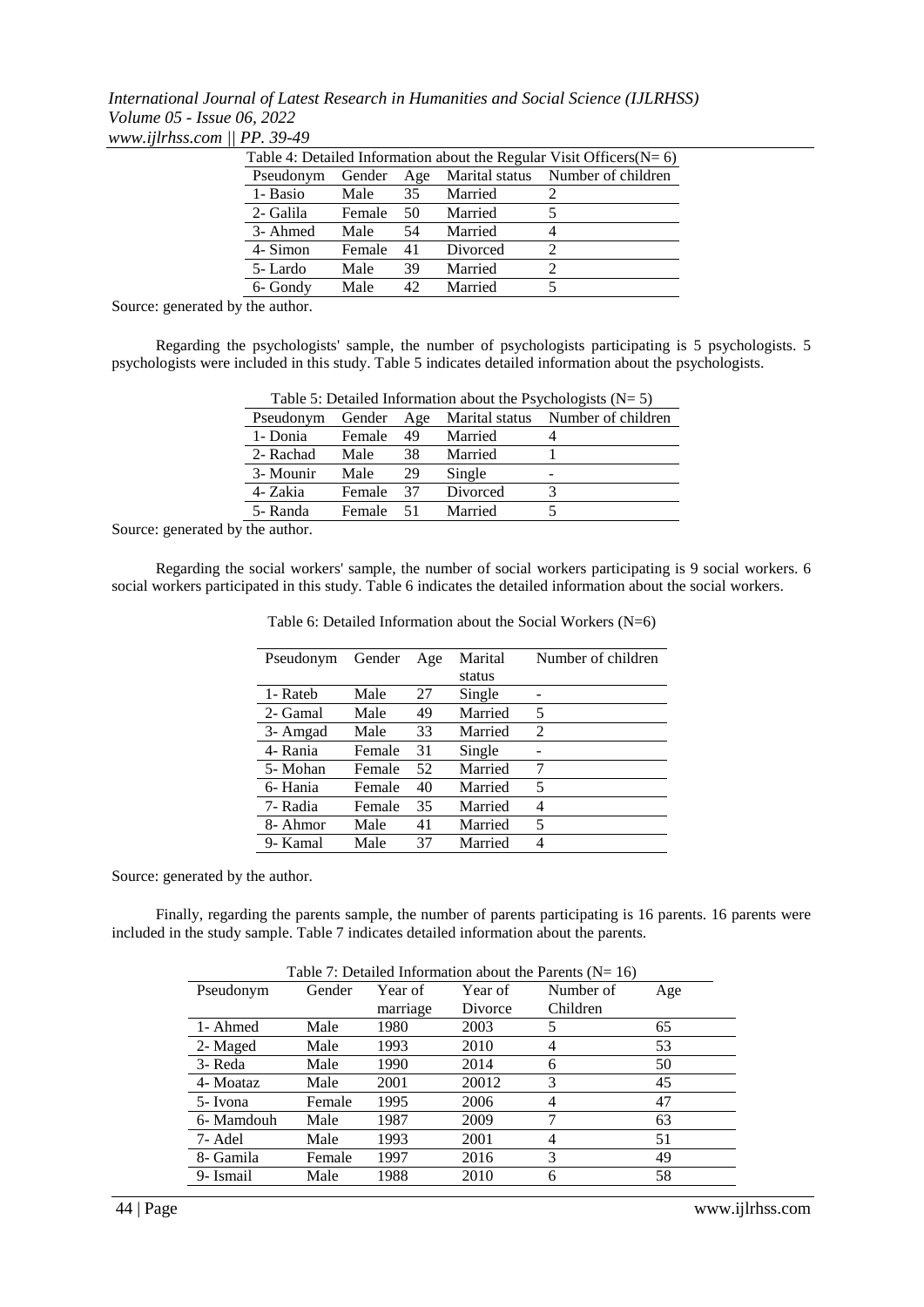*International Journal of Latest Research in Humanities and Social Science (IJLRHSS) Volume 05 - Issue 06, 2022 www.ijlrhss.com || PP. 39-49*

| 10-Ibrahim  | Male   | 2000 | 2015 | 54 |
|-------------|--------|------|------|----|
| 11- Rana    | Female | 1995 | 2009 | 60 |
| 12-Amina    | Female | 2003 | 2017 | 58 |
| 13- Maher   | Male   | 1999 | 2015 | 53 |
| 14- Magdy   | Male   | 2004 | 2013 | 43 |
| $15$ - Ihab | Male   | 1991 | 2003 | 59 |
| 16-Ahlam    | Female | 2000 | 2009 | 38 |

Source: generated by the author.

#### **Data Analysis**

Structural Equation Modeling (SEM) is used to analyze data collected, aiming to explore the parameters of measurement model. Moreover, SEM's main objective is to test the theoretical models that entail the existence of relationships among variables (Schumacker and Lomax, 2004). Actually, SEM has widely used in research since it considers the estimation error while factually dissecting information. SEM was used as a part of Partial Least Squares (PLS) investigation, and covariance-based, e.g., those used as a part of LISREL.

Partial Least Squares (PLS), which was used to measure the model parameters, was developed by Wold (1975) for instances where data could not meet the assumptions amount of covariance-based SEM strategies (Fornell and Bookstein, 1982). PLS increased the clarified variation of ward factors by disaggregating the general model into components which were steady at the same time (Chin, 1998).

For analyzing the interview data, the Nvivo computer software program, as a data management tool, was used to successfully produce the relevant findings. In this case, qualitative data analysis is a subjective interpretive process according to Mauthner and Doucet (1998). Thus, the utilization of Nvivo computer software program as the only means of data management is justified. Moreover, the use of Nvivo computer software program allows the examination of the research trail. Once all the transcripts were imported into the program, the analysis process began.

#### **Results and Discussion**

#### **Response Rate**

As stated in the methodology chapter, SPSS software program was used to analyze data collected. In addition, the purposeful sampling was used to select the children sample.

Three hundred and six questionnaires (confidence interval of 95%) were collected. Seventy seven questionnaires (25.2%) were invalid because they did not complete most sections (question No. 9, Social wellbeing, and school achievement). Thus, in the end, 229 of the questionnaires (74.8%) were used in data screening. After data screening, 11 questionnaires were classified as outliers. Therefore, the final total sample included 218 questionnaires (71.2% of the initial sample). This was acceptable as the error margin (accuracy) was at 5%, and confidence interval was at 95%. Table (9) exhibits the summary of the overall response for this study.

| Table 8: Summary of Response Rate |           |            |                 |                     |  |  |  |
|-----------------------------------|-----------|------------|-----------------|---------------------|--|--|--|
| Survey instrument                 | Total (N) | Percentage | Margin of error | Interval confidence |  |  |  |
| Total survey                      | 306       | 100%       | 0.05%           | 95%                 |  |  |  |
| Invalid survey                    | 77        | 25.2%      |                 |                     |  |  |  |
| <b>Outliers</b>                   |           | 3.6%       |                 |                     |  |  |  |
| Valid survey                      | 218       | 71 2%      | 0.05%           | $0.95\%$            |  |  |  |

Source: generated by the author.

#### **School Drop-out**

Children's school absence is one of the factors that study deal with. Students with divorced parents have moreabsences than children with married parents, the results indicate a gap between the two social groups, as about 30% of children of divorced parents are absent more than 9 days, and about 23% of them are absent 7-8 days. On other hand, none of children of married parents are absent for more than 7 days at all. In addition, the results are completely reversed in married parents families in which half of children of married parents (54%) are absent for 1-2 days and about 27% are absent for 3-4 days. However, less than 14% of children of divorced families are absent for 1-2 days, and about 15% are absent for 3-4 days. These results indicate that children of married parents are more committed to school than children of divorced parents. Socially speaking, married families usually care about their children and have enough time to look after them in all life aspects, especially connected to school. Parents usually manage to spend some time to teach their children and follow them up.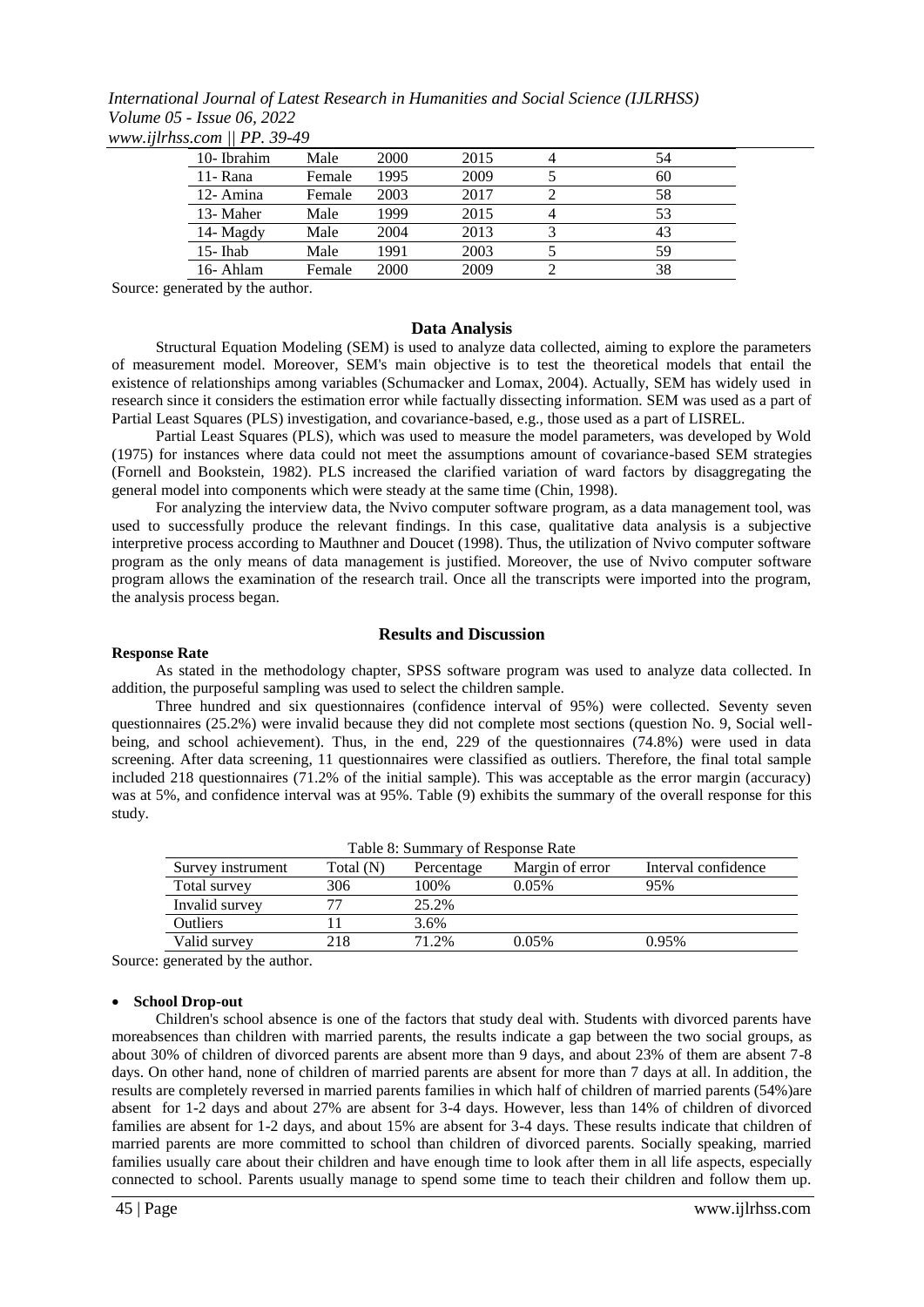*www.ijlrhss.com || PP. 39-49*

These efforts are reduced or completely missed in divorced families since one parent faces so many difficulties to spend some time with his/her children, and even if he/she does, the time is not enough.

| Table 9. Children's School Absence                          |             |                 |                  |       |  |  |
|-------------------------------------------------------------|-------------|-----------------|------------------|-------|--|--|
| In the last month, about a few days did not come to school? |             | Married parents | Divorced parents | Total |  |  |
| $1-2$ days                                                  | Frequencies | 61              | 14               | 75    |  |  |
|                                                             | Percentage  | 54              | 13.3             | 34.4  |  |  |
| $3-4$ days                                                  | Frequencies | 30              | 16               | 46    |  |  |
|                                                             | Percentage  | 26.5            | 15.2             | 21.1  |  |  |
| 5-6 days                                                    | Frequencies | 22              | 19               | 41    |  |  |
|                                                             | Percentage  | 19.5            | 18.1             | 18.8  |  |  |
| 7-8 days                                                    | Frequencies |                 | 24               | 24    |  |  |
|                                                             | Percentage  |                 | 22.9             | 11    |  |  |
| 9 days and more                                             | Frequencies |                 | 32               | 32    |  |  |
|                                                             | Percentage  |                 | 30.5             | 14.7  |  |  |
| Total                                                       | Frequencies | 113             | 105              | 218   |  |  |
|                                                             | Percentage  | 100             | 100              | 100   |  |  |

Table 9: Children's School Absence

Source: generated by the author based on SPSS outputs.

## **Child labor after parents' divorce**

Table (10) shows that about a quarter of childrenof married parents were working, among 29 children who were working, 15 of them worked (less than 10 hours) weekly representing 51.7%, while 6 of them were working (40 hours and more) weekly representing 20.7%. In addition, 4 children were working (10 – less than 20 hours) weekly representing 13.8%, followed by 2 of them were working (20 – less than 30 hours) weekly representing 6.9%. Finally, 2 children were working (30 – less than 40 hours) {weekly} representing 6.9%.Regarding children of divorced parents, 47 children (44.8%) were working, while 58 children did not work (55.2%). This indicated that children's of divorced parents are usually financially unstable. So, they need to work to fulfill their needs. Their works affected their education achievement, and lead them to drop-out from school since they are sometimes unable to manage between their school and work.

| Table 10: Children Working after the Divorce |                 |                  |       |      |  |
|----------------------------------------------|-----------------|------------------|-------|------|--|
| Do you work?                                 | Married parents | Divorced parents | Total |      |  |
| Yes                                          | Frequencies     | 29               | 47    | 76   |  |
|                                              | Percentage      | 25.7             | 44.8  | 34.9 |  |
| N <sub>0</sub>                               | Frequencies     | 84               | 58    | 142  |  |
|                                              | Percentage      | 74.3             | 55.2  | 65.1 |  |
| Total                                        | Frequencies     | 113              | 105   | 218  |  |
|                                              | Percentage      | 100              | 100   | 100  |  |

Source: generated by the author based on SPSS outputs.

#### **Children's weekly working hours**

| Table II: Children's weekly working hours |             |                 |                  |       |  |  |  |
|-------------------------------------------|-------------|-----------------|------------------|-------|--|--|--|
| How many hours do you work a week?        |             | Married parents | Divorced parents | Total |  |  |  |
| Less than 10 hours                        | Frequencies | 15              | 15               | 30    |  |  |  |
|                                           | Percentage  | 51.7            | 31.9             | 39.5  |  |  |  |
| $10 -$ less than 20 hours                 | Frequencies | 4               | 10               | 14    |  |  |  |
|                                           | Percentage  | 13.8            | 21.3             | 18.4  |  |  |  |
| $20 -$ less than 30 hours                 | Frequencies | $\mathcal{L}$   | 6                | 8     |  |  |  |
|                                           | Percentage  | 6.9             | 12.8             | 10.5  |  |  |  |
| $30 -$ less than 40 hours                 | Frequencies | 2               | 5                |       |  |  |  |
|                                           | Percentage  | 6.9             | 10.6             | 9.2   |  |  |  |
| 40 hours and more                         | Frequencies | 6               | 11               | 17    |  |  |  |
|                                           | Percentage  | 20.7            | 23.4             | 22.4  |  |  |  |
| Total                                     | Frequencies | 29              | 47               | 76    |  |  |  |
|                                           | Percentage  | 100             | 100              | 100   |  |  |  |

 $Table 11: Childian's model by modeling  $h$$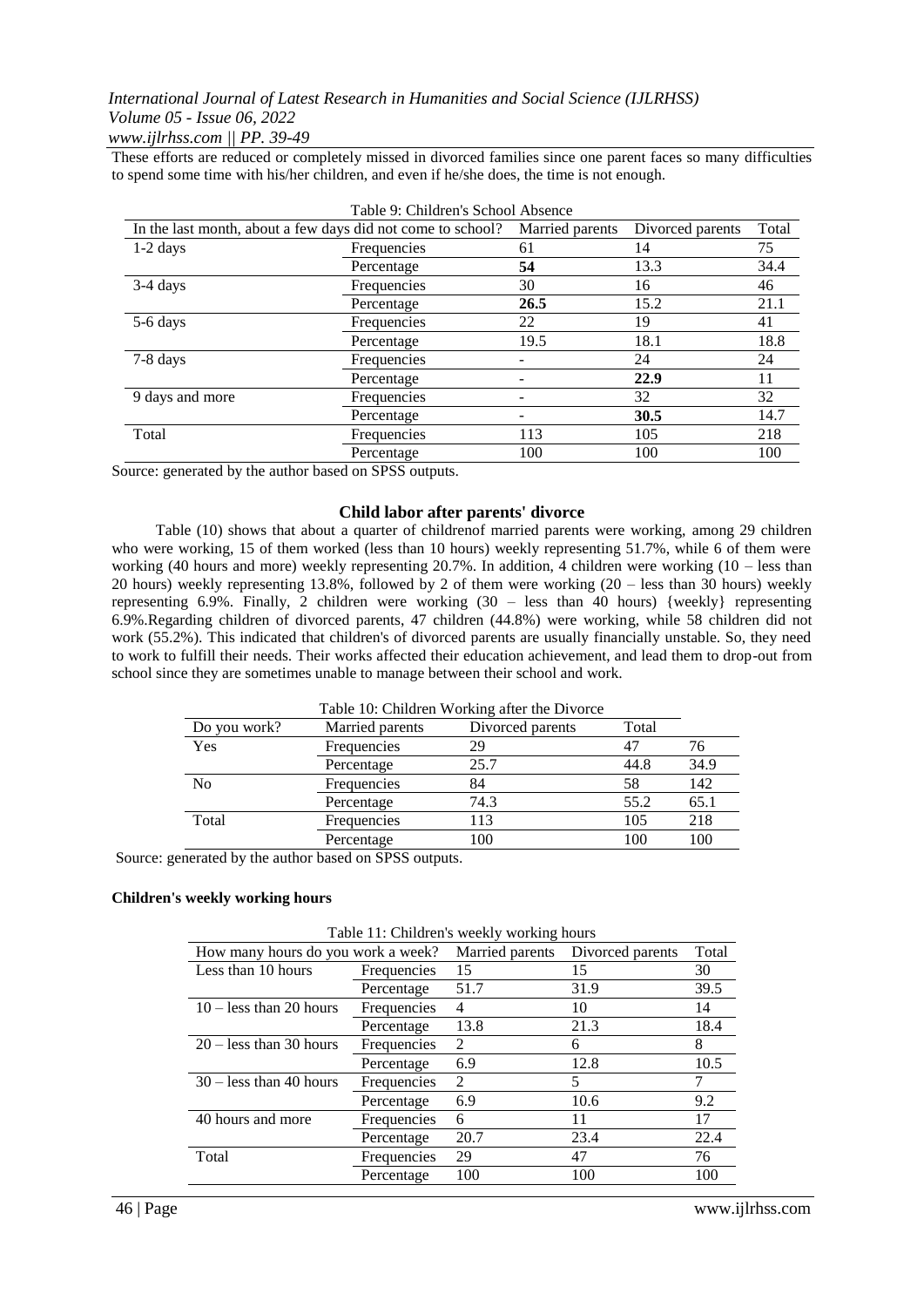Source: generated by the author based on SPSS outputs.

#### **I show up classes, but I don't listen to teachers instructions, since I am not interested in the studying**

Table (12) illustrates that 103 children of married parents, representing 91.1%, are committed in classes and listen to teachers' instructions since they are interested in studying, while 6 respondents representing 5.4% are not committed in classes and do not listen to teachers' instructions since they are not interested in studying. In addition, 4 respondents representing 3.5% were disagreeing about if they are not committed in classes and do not listen to teachers instructions since they are not interested in studying. The mean value of " I show up classes, but I don't listen to teachers instructions since I am not interested in the studying" was 1.35, reflecting that children of married parents are more committed in classes and listen to teachers instructions since they are interested in studying. The standard deviation value is 0.88.

Regarding children of divorced parents, Table (12) indicates that 72 respondents representing 68.6% are not committed in classes and do not listen to teachers' instructions since they are not interested in studying, whereas 24 respondents representing 23.8% are committed in classes and listen to teachers' instructions since they are interested in studying. Moreover, 9 respondents representing 8.6% answered by "disagree" about if they are not committed in classes and do not listen to teachers' instructions since they are not interested in studying. The mean value of "I show up classes, but I don't listen to teachers instructions since I am not interested in the studying" is 3.75, indicating that children of divorced parents are not committed in classes and do not listen to teachers' instructions since they are not interested in studying. The standard deviation value is 1.13.

| Table 12: Students are not committed to the Classroom instructions |             |                 |                  |       |  |
|--------------------------------------------------------------------|-------------|-----------------|------------------|-------|--|
|                                                                    |             | Married parents | Divorced parents | Total |  |
| Strongly agree                                                     | Frequencies | 3               | 40               | 43    |  |
|                                                                    | Percentage  | 2.7             | 38.1             | 19.7  |  |
| Agree                                                              | Frequencies | 3               | 32               | 35    |  |
|                                                                    | Percentage  | 2.7             | 30.5             | 16.1  |  |
| Somewhat disagree                                                  | Frequencies | 4               | 9                | 13    |  |
|                                                                    | Percentage  | 3.5             | 8.6              | 6     |  |
| Disagree                                                           | Frequencies | 10              | 14               | 24    |  |
|                                                                    | Percentage  | 8.8             | 13.3             | 11    |  |
| Strongly disagree                                                  | Frequencies | 93              | 10               | 103   |  |
|                                                                    | Percentage  | 82.3            | 9.5              | 47.2  |  |
| Total                                                              | Frequencies | 113             | 105              | 218   |  |
|                                                                    | Percentage  | 100             | 100              | 100   |  |
| Mean                                                               |             | 1.35            | 3.75             |       |  |
| Standard deviation                                                 |             | 0.88            | 1.13             |       |  |

 $Table 12:$  Students are not committed to the  $\frac{1}{2}$ 

Source: generated by the author based on SPSS outputs

#### **Interview results**

#### **The Effect of Divorce on the Drop-out from Education**

One of the most difficult and dangerous problems facing governments recently was the problem of children's drop-out from schools since it negatively affected the development of the country, slowing down its progress in all aspects of life. It also led to increasing illiteracy rates, and lack of integration of individuals in development.

Seven of those interviewees (Yado, 17 years, his parents got divorced since 2015; Ihab, 59 years, divorced since 2003; Mamdouh, 63 years, divorced since 2009; Mohan, 52 years, married; Mounir, 29 years, single; Simon, 41 years, married; Ibrahim, 64 years, divorced since 2015) stated that "there were a number of reasons that caused students to drop-out from school. Some of these reasons were intertwined as it could not be certain that this student left school for a specific reason without the other reasons that contribute to his dropping out from school". They also added that "family's cohesion and moral and financial support, and association of its members with each other helped the child to grow up calmly and psychologically stable. On the contrary, divorce and family disintegration had a bad and dangerous impact on the community's environment, leading to the dispersal and displacement of children between parents. The dispersion of children led to poor academic achievement which was reflected in their educational dropout".

Others (Ismail, 58 years, divorced since 2010, Reda, 50 years, divorced since 2014; Maher, 53 years, divorced since 2015; Kamal, 37 years, married; Gamal, 49 years, married; Zakia, 37 years, divorced; Asmaa, 15 years, her parents got divorced since 2016; Lobna, 16 years, her parents got divorced since 2009; Lardo, 39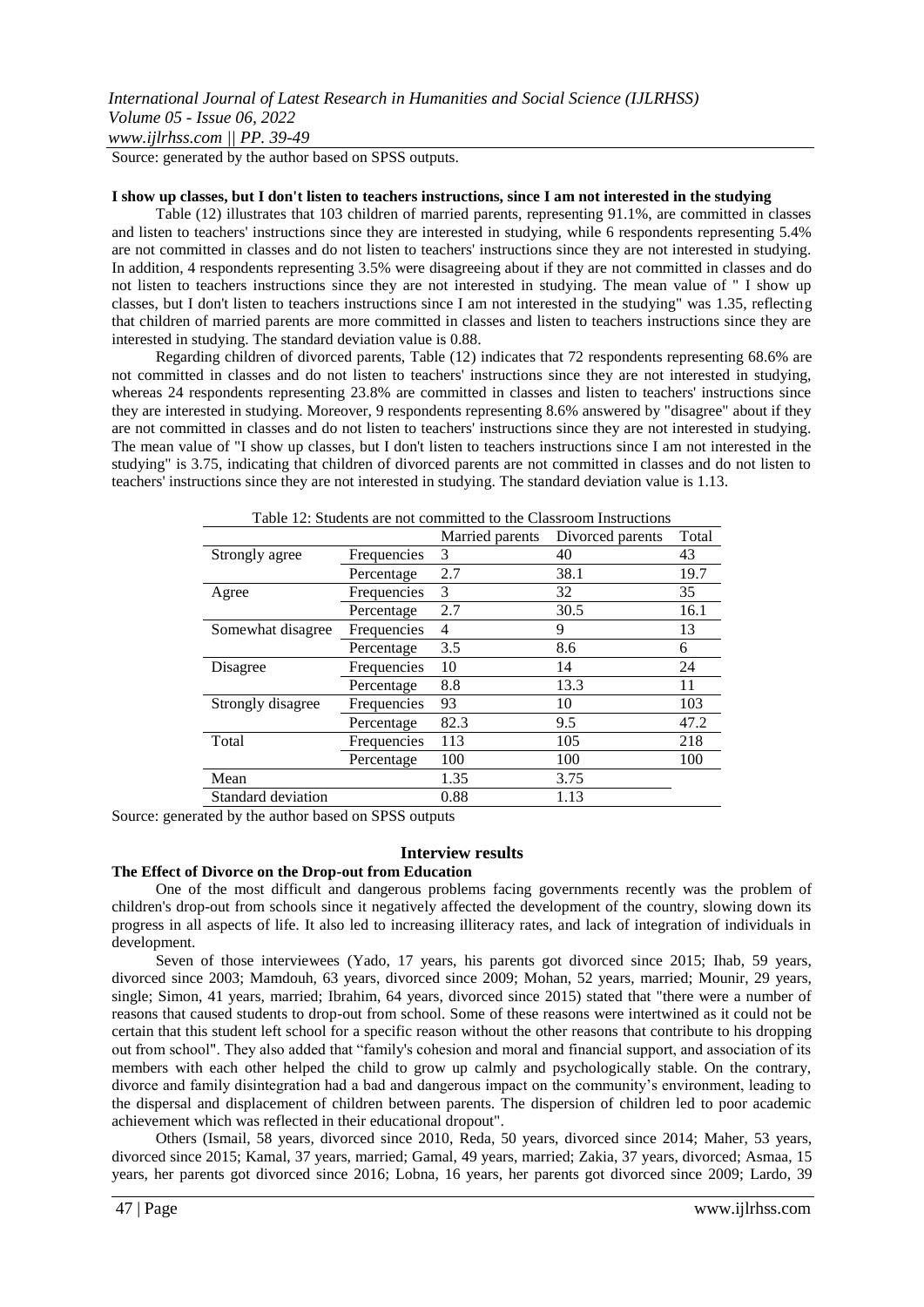## *www.ijlrhss.com || PP. 39-49*

years, married; Hania, 40 years, married; Amany, 54 years, married; Apo, 18 years, his parents got divorced since 2010; Ivona, 47 years, divorced since 2006) mentioned that "The drop-out of children from education was due to family's failure to provide the appropriate environment for children to focus in their education and study. The family was the most influential factor in children, their way of thinking, interests, and psychological support. For example, the lack of family support as a result of divorce led to children's loss of this psychological support, and therefore they tried to leave school".

In a like manner, two individuals (Rana, 60 years, divorced since 2009; Rachad, 38 years, married) commented, "Divorce increased the financial burdens on the father or the mother after divorce which increased child's sense of decline in the standards of living, poverty of the family, and their need for those who worked to fulfill their demands. The lack of these important things could encourage children to leave school and to work".

As well as, another interviewee (Ashj, 18 years, her parents got divorced since 2009) said "Divorce killed the aspiration of the child due to the feelings of anxiety, sadness, and tension in which the child lived after parents' divorce. His/her confidence in him/herself became very weak, and s/he tended to be isolated from people. these feelings many led him/her to dropout from education".

Another individual (Galila, 50 years, married) concluded his speech by saying, "Divorce was a difficult problem that destroyed the life of the whole family, and therefore the child could feel that his/her life will be meaningless because the father and the mother did not live together. Besides the lack of interest of the father or the mother in his/her education and feeling, affecting his/her psychological status, s/he felt that life or education was not a valuable thing, encouraging him/her to drop out of school. "

These interviews confirm the validity of the results of the questionnaires conducted by the researcher and confirm the opinions of writers and social researchers, as everyone agreed on the negative effects of divorce related to this topic.

#### **Recommendations:**

- 1. Conducting more studies on the psychological and social effects of divorce on children, using representative samples and codified research tools that are integrated in quantitative and qualitative methodology.
- 2. To educate young women and men who are about to get married with the information and life and social skills necessary for a happy and effective married life, capable of dealing with marital problems efficiently and effectively.
- 3. It is necessary to provide psychological, social and material support to families affected by divorce, in order to spare them and the children the scourge of the bitter experience that could destroy their present and future lives.
- 4. The print and visual media should educate the newlyweds about the duties and rights of spouses
- 5. The curricula must include materials related to the family, its composition, duties and mission, in a manner that is appropriate for each academic stage or age, especially for university students.
- 6. Associations should be established to provide advice and guidance to parents in the case of problems.
- 7. The various official and private sectors must cooperate to study the phenomenon of divorce in order to develop ways to treat it.

#### **References**

- [1]. Abu Saad, a. (2010*).School Guidance.* Al-Masirah Publishing Distribution and Printing House: Amman.
- [2]. Ahrons, C. R. (2007). Introduction to the special issue on divorce and its aftermath. *Family Process*, *46*(1), 3-6.
- [3]. Al-Harahsheh, M. (2016).*The phenomenon of school dropout and its impact on development and the role of the school in limiting it* (Master Thesis), Hashemite University, Jordan.
- [4]. Amato, P. R., and Keith, B. (1991). Parental divorce and the well-being of children: A metaanalysis. *Psychological bulletin*,*110*(1), 26-46
- [5]. Annetts, J., Law, A., McNeish, W., and Mooney, G. (2009).*Understanding social welfare movements*. Policy Press: Lebanon.
- [6]. Asker, M. (2009).*The Role of Secondary Girls Schools' Administration in countering the phenomenon of school leaving in Gaza strip governates and the ways of activating this role* (Master Thesis), The Islamic University, Gaza, Palestine.
- [7]. Astone, N. M., andMcLanahan, S. S. (1994). Family structure, residential mobility, and school dropout: A research note. *Demography*, *31*(4), 575-584.
- [8]. Chamberlayne, P, Rustin M. and Wengraf, T. (2002).Biography and Social Exclusion in Europe: Experiences and Life Journeys. *Journal of social policy,* 32(4).